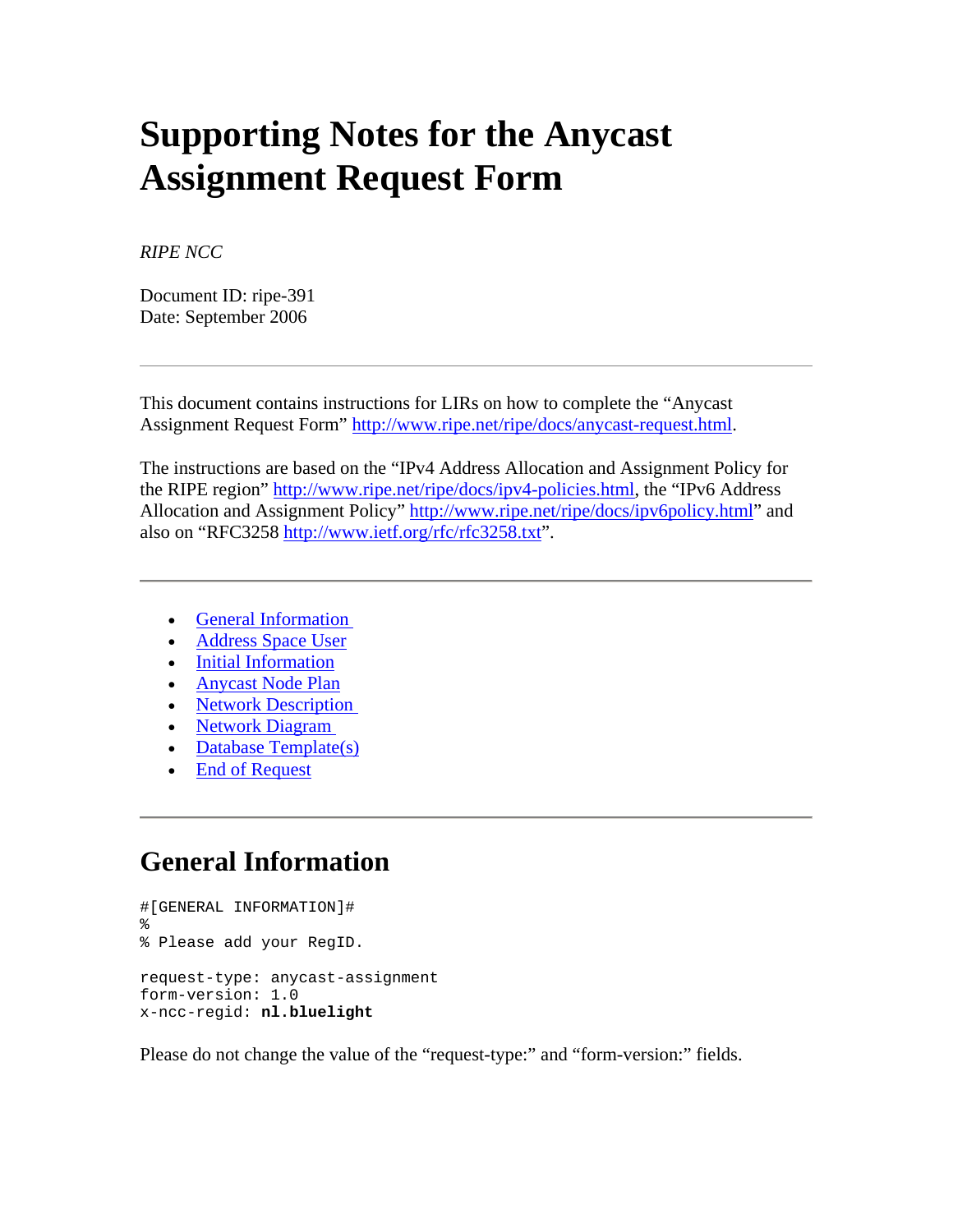Enter your Registry Identifier (RegID) in the "x-ncc-regid:" field. RegIDs have the following format: <country code>.<name>. If you do not know your RegID, please contact <ncc@ripe.net>.

## **Address Space User**

```
#[ADDRESS SPACE USER]# 
% 
% Which TLD operator will use the requested address space? 
legal-organisation-name: North Santa NIC
tld(s): com biz nn
organisation-location: Santa City, NN
website-if-available: http://www.ns-nic.nn
% Does this End User already have address space in use for 
% anycast? (Yes/No) 
space-available: No
% Will the End User return any address space? 
address-space-returned:
```
Enter the legal name of the organisation that will use the anycast assignment in the "legal-organisation-name:" field and list all of their TLDs (Top-Level Domains) in the "tld $(s)$ :" field.

Enter the primary location of the organisation in the "organisation-location:" field and, if they have a website, enter the URL in the "website-if-available:" field.

If the End User already has address space in use for anycast, list this in the "spaceavailable: " field.

If there is any address space assigned to the End User that they will return, list each prefix in separate " address-space-returned: " fields. The expected time for renumbering is three months. You can use the following syntax:  $\langle x.x.x.x/xx \rangle$  to  $\langle$ which LIR/ISP $\rangle$  in <time period> for this field.

# **Initial Information**

```
#[INITIAL INFORMATION]# 
% 
% Does the End User accept the policies on anycast assignments? 
% http://www.ripe.net/ripe/docs/ipv4-policies.html
% http://www.ripe.net/ripe/docs/ipv6policy.html (Yes/No) 
confirmation: Yes
```
% Can the End User's TLD nameserver set pass the "IANA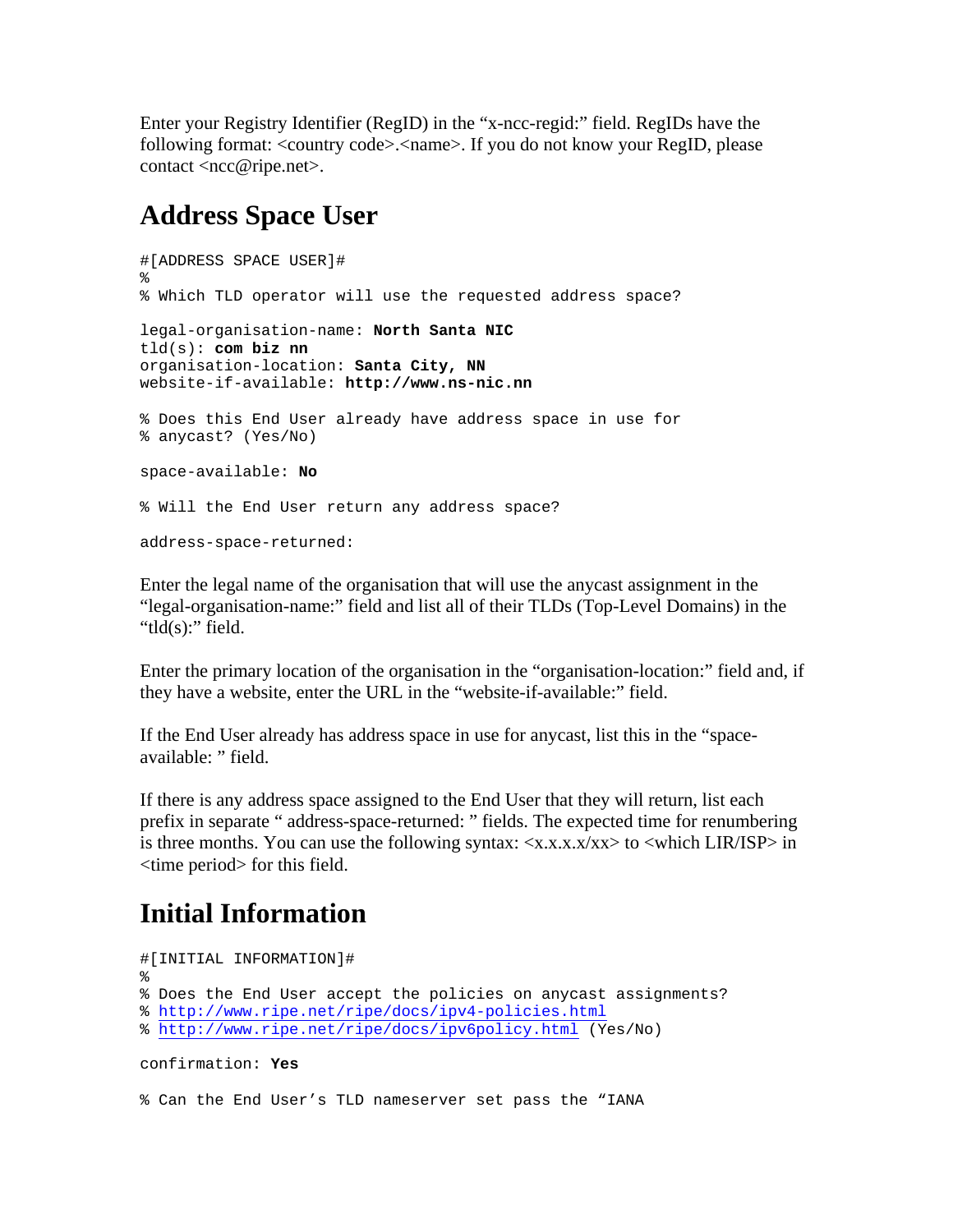% Administrative Procedure for Root Zone Name Server Delegation % and Glue Data" without using anycast technology? %<http://www.iana.org/procedures/delegation-data.html> (Yes/No) iana-procedure: **No** % Is the End User requesting an IPv4 assignment, an IPv6 % assignment, or both? (IPv4/IPv6/Both) ip-version: **Both** % If the End User is requesting an IPv4 assignment, will the TLD % nameserver set apply anycasting as described in RFC3258? % http://www.ietf.org/rfc/rfc3258.txt (Yes/No) rfc3258: **Yes**

The End User must read the IPv4 [Address Allocation and Assignment Policies](http://www.ripe.net/ripe/docs/ipv4-policies.html) and/or the [IPv6 Address Allocation and Assignment Policy,](http://www.ripe.net/ripe/docs/ipv6-policy.html) and in particular the sections that refer to anycast assignments. Enter 'yes' in the "confirmation:" field if the End User agrees to follow these policies.

You must check if the End User needs to use anycast technology in order to pass the [IANA Administrative Procedure for Name Server Delegation and Glue Data.](http://www.iana.org/procedures/delegation-data.html) If they can do this without using an anycast assignment, enter 'yes' in the " iana-procedure: " field.

We need to know whether the End User would like us (RIPE NCC) to make an IPv4 assignment or an IPv6 assignment. If they need both, enter 'Both' in the " ip-version: " field and make any additional comments in the " Network Description " section.

If the End User is requesting an IPv4 assignment, please check that their TLD nameserver set conforms to the practices outlined in [RFC3258](http://www.ietf.org/rfc/rfc3258.txt).

### **Anycast Node Plan**

| #[ANYCAST NODE PLAN]#<br>⊱ |                                     |                    |            |
|----------------------------|-------------------------------------|--------------------|------------|
| ⊱                          | % Which anycast nodes will be used? |                    |            |
| ∻                          | Node Name                           | Peers              | Location   |
| node:<br>ΙX.               | Z-root Santa                        | see Network Descr. | Santa City |
| node:<br>Town IX<br>node:  | Z-root Rudolf                       | see Network Descr. | Rudolf     |

number-of-nodes: **2**

The Anycast Node Plan shows how the End User will use the requested address space.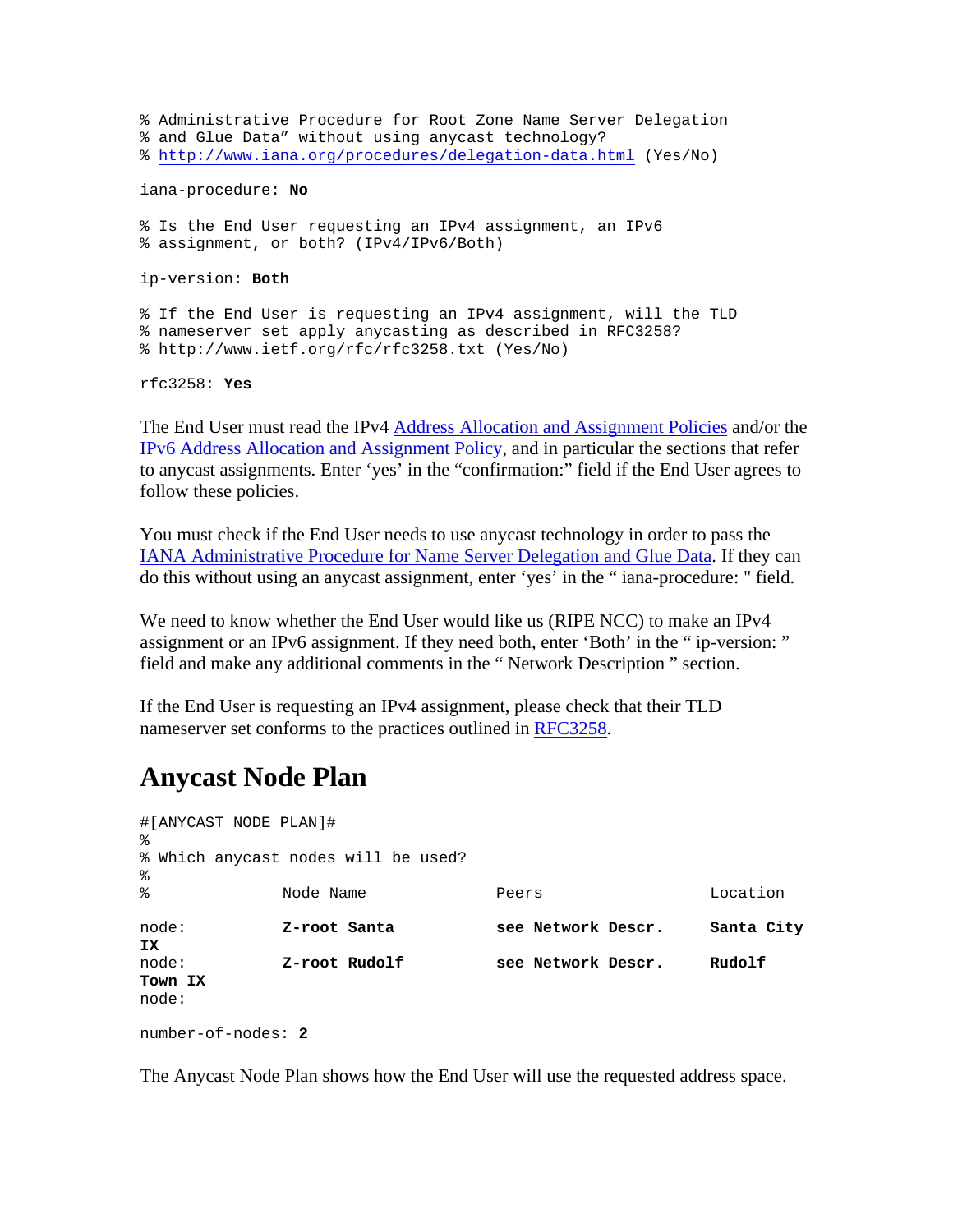You can repeat the "node:" row as many times as needed. Delete any empty "node:" fields before you send the request.

In the "Node Name" column, enter the name of each node.

In the "Peers" column, enter the AS Numbers of the peers for each node.

In the "Location" column, enter the primary location of the node.

If needed, you can write more detailed descriptions of any of the fields in the "Network Description" section.

#### **Network Description**

```
% Please add more information if you think it will help us understand 
% this request.
```
**We plan to provide anycasting from Santa City and Rudolf Town. The peers at Santa City IX are listed at http://www.scix.nn/peers and the peers at Rudolf Town IX are listed at http://www.rtix.nn/peers.**

You can use this space for additional information that you think will be helpful for us when we evaluate your request. A clearer understanding of the End User's addressing needs can help us to evaluate your request more quickly.

### **Network Diagram**

#[NETWORK DIAGRAM]#

% Have you attached a network diagram to this request? (Yes/No)

diagram-attached: **Yes**

A network diagram (topology map) can also help us to understand the End User's addressing needs.

### **Database Template(s)**

```
#[DATABASE TEMPLATES]# 
% IPv4 
% Please complete all of the fields below. 
inetnum: <leave empty><br>netname: <br> NS-NIC
netname:descr: North Santa NIC<br>country: NN
country:
org: ORG-NSN3000-RIPE
```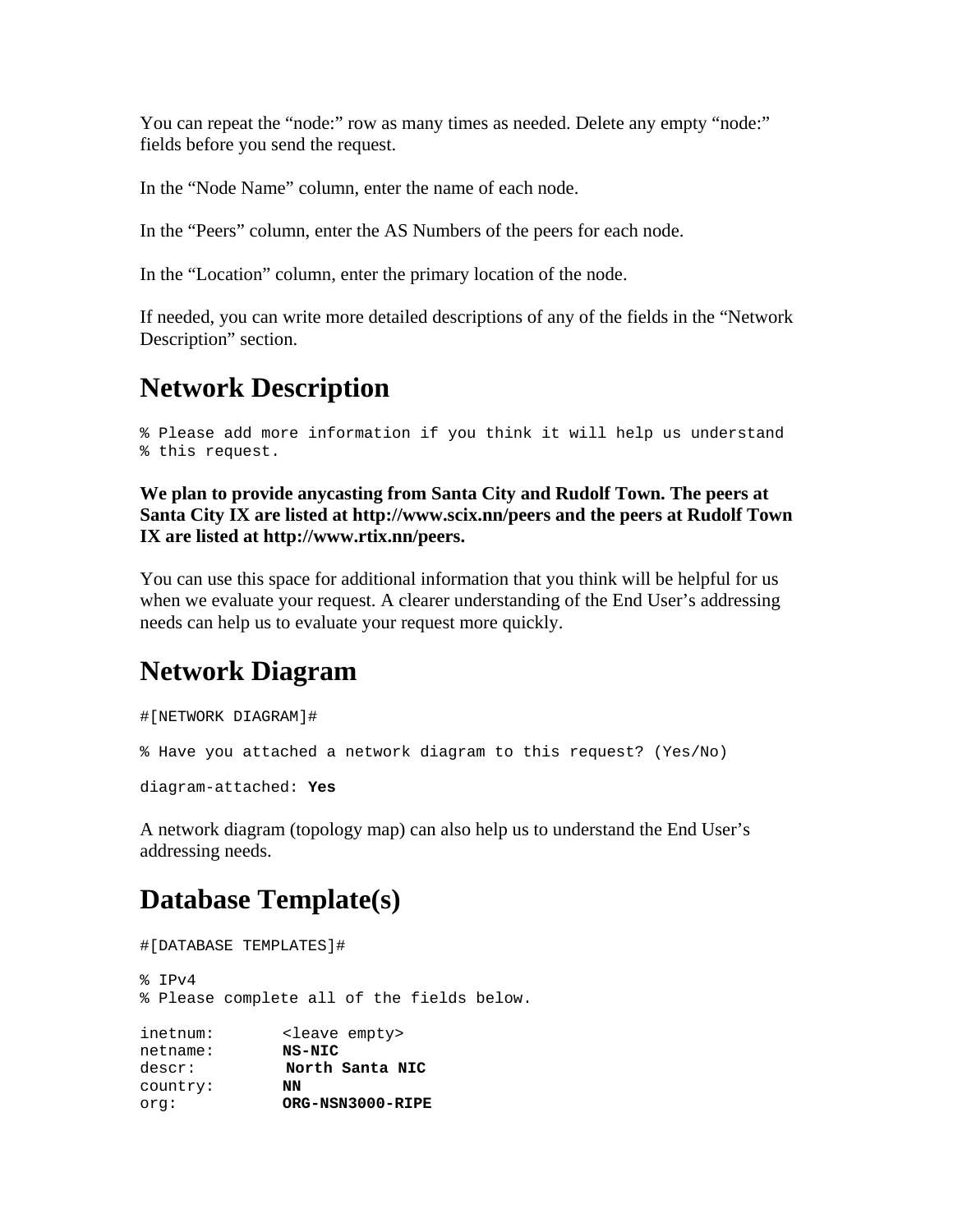```
admin-c: HOHO1-RIPE
tech-c: HOHO1-RIPE
status: ASSIGNED ANYCAST 
mnt-by: RIPE-NCC-HM-MNT 
mnt-lower: RIPE-NCC-HM-MNT 
mnt-by: SANTA-MNT
mnt-routes: SANTA-MNT
mnt-domains: SANTA-MNT
changed: hostmaster@ripe.net 
source: RIPE
```
% IPv6

% Please complete all of the fields below.

| inet6num:     | <leave empty=""></leave> |
|---------------|--------------------------|
| netname:      | <b>NS-NIC</b>            |
| descr:        | North Santa NIC          |
| country:      | NN                       |
| orq:          | ORG-NSN3000-RIPE         |
| $admin-c$ :   | <b>HOHO1-RIPE</b>        |
| $tech-c$ :    | <b>HOHO1-RIPE</b>        |
| status:       | ASSIGNED ANYCAST         |
| $mnt-by$ :    | RIPE-NCC-HM-MNT          |
| $mnt-lower$ : | RIPE-NCC-HM-MNT          |
| $mnt-by$ :    | <b>SANTA-MNT</b>         |
| mnt-routes:   | <b>SANTA-MNT</b>         |
| mnt-domains:  | <b>SANTA-MNT</b>         |
| changed:      | hostmaster@ripe.net      |
| source:       | RIPE                     |

If the End User is requesting an IPv4 assignment and an IPv6 assignment, please complete both templates. You can repeat each template as many times as needed.

Leave the "inetnum:/inet6num:" field empty as we will choose the address range.

The "netname: " should be a short and descriptive name for the network and should reflect the organisation name of the End User.

Enter the End User's legal organisation name in the "descr: " field.

Use the ISO country code of the End User's location in the " country: " field. If the End User is multi-national, repeat the "country" field as many times as needed.

Enter the org-ID of the End User's **organisation** object in the "org:" field.

If they don't have an **organisation** object, you can create one for them using the LIR Portal (https://lirportal.ripe.net).

The nic-handle of the **role** or **person** object in the "admin-c: " field should reflect someone who is administratively responsible for the network.